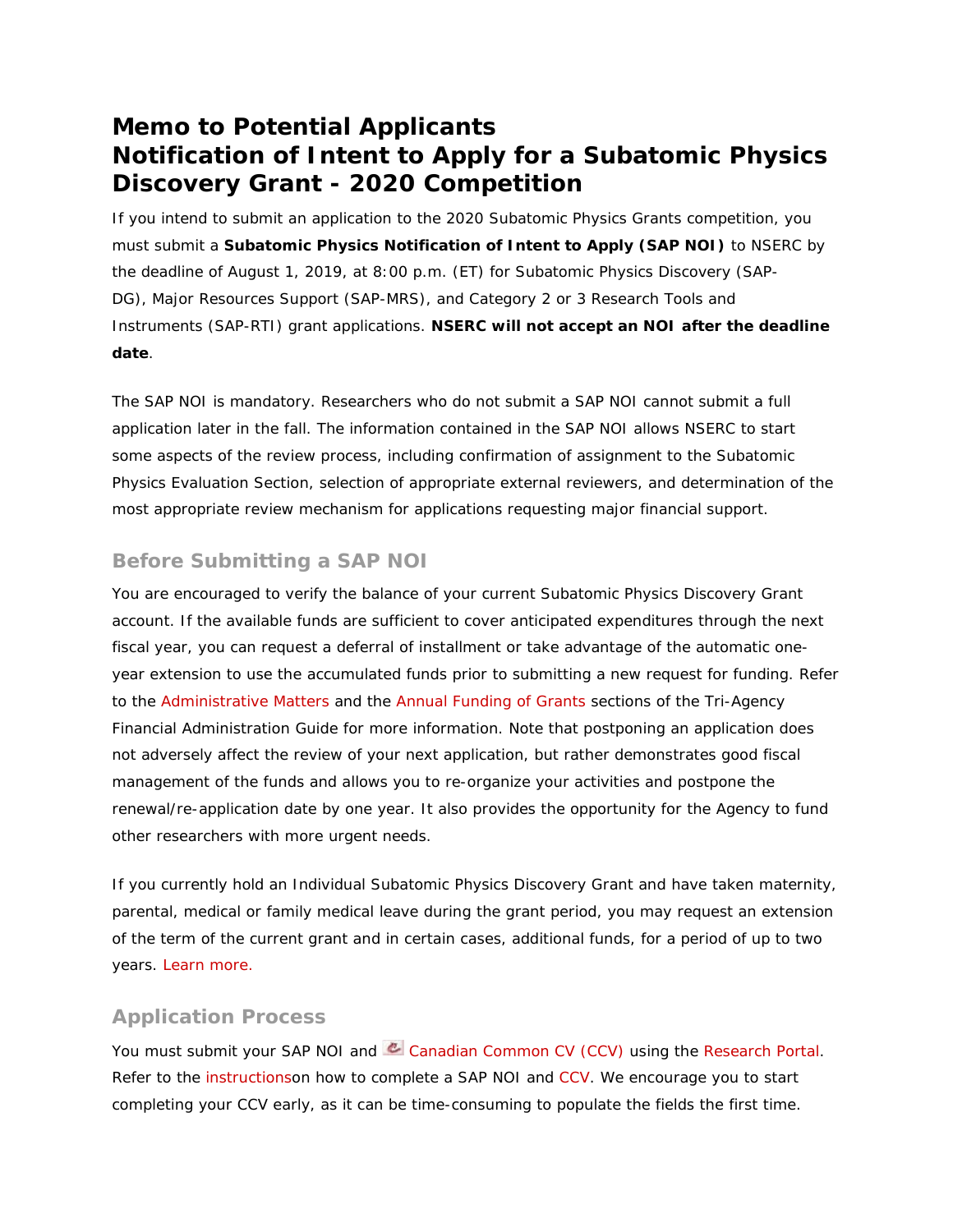Please note that NSERC hosts webinars to assist the research community on "How to complete an application" using the Research Portal and the NSERC Canadian Common CV (CCV). Schedule and link information can be found on NSERC's [webinars](http://www.nserc-crsng.gc.ca/ResearchPortal-PortailDeRecherche/RP-CCV-Webinar_eng.asp) page. As well, you can refer to the [Resource Video](http://www.nserc-crsng.gc.ca/Professors-Professeurs/Videos-Videos/NOI-AI_eng.asp) for a demo. Although these webinars are geared towards applications submitted to the regular Discovery Grants program, these sessions will still provide relevant information related to the Research Portal and CCV. Should you have any further questions, please do not hesitate to contact the [Subatomic Physics inbox](mailto:resgrants-subatomicphysics@nserc-crsng.gc.ca) to request a phone call with NSERC staff.

### **Literature for Subatomic Physics Programs**

Literature specific to all Subatomic Physics programs (Discovery, MRS, and RTI of all categories) is available on our website. Program descriptions are available in the [Grants Programs](http://www.nserc-crsng.gc.ca/Professors-Professeurs/Grants-Subs/index_eng.asp)  [Overview](http://www.nserc-crsng.gc.ca/Professors-Professeurs/Grants-Subs/index_eng.asp) section of NSERC's [Program Guide for Professors.](http://www.nserc-crsng.gc.ca/Professors-Professeurs/Index_eng.asp) Instructions about application procedures are available in the [Instructions](http://www.nserc-crsng.gc.ca/ResearchPortal-PortailDeRecherche/Instructions-Instructions/index_eng.asp) section of the [Research Portal.](http://www.nserc-crsng.gc.ca/ResearchPortal-PortailDeRecherche/Index_eng.asp) We encourage you to read the description of the program to which you intend to apply and the application instructions.

### **Equity, Diversity and Inclusion**

[Equity, diversity and inclusion](http://www.nserc-crsng.gc.ca/NSERC-CRSNG/EDI-EDI/index_eng.asp) (EDI) strengthen the scientific and engineering communities and the quality, social relevance and impact of research.

Applicants should refer to Guide for Applicants: Considering equity, diversity and inclusion in [your application](http://www.nserc-crsng.gc.ca/_doc/EDI/Guide_for_Applicants_EN.pdf) and to Discovery Grants instructions on how to integrate EDI considerations into their application.

### **Applicant Category – Early Career Researcher (ECR)**

NSERC is in the process of adopting an expanded definition of Early Career Researcher in the Discovery Grants program. Updates will be made available at the full application stage in August.

### **DND/NSERC Discovery Grant Supplement**

The [DND/NSERC Discovery Grant Supplement](http://www.nserc-crsng.gc.ca/Professors-Professeurs/Grants-Subs/DND-NSERC_eng.asp) was launched in the 2017 competition. The joint initiative between the Department of National Defence (DND) and NSERC aims to support unclassified university-based discovery research dedicated to the development of non-weapon specific technologies with dual-use applications in  $\blacksquare$  [defence and security target areas.](http://www.nserc-crsng.gc.ca/_doc/Professors-Professeurs/DND-NSERC_e.pdf) Those researchers submitting **Individual Subatomic Physics Discovery Grant** applications will again be eligible for this supplement. To apply for a supplement you must indicate your interest in the application. Refer to the [instructions](http://www.nserc-crsng.gc.ca/ResearchPortal-PortailDeRecherche/Instructions-Instructions/SAP_DG-SD_PSA_eng.asp) for details.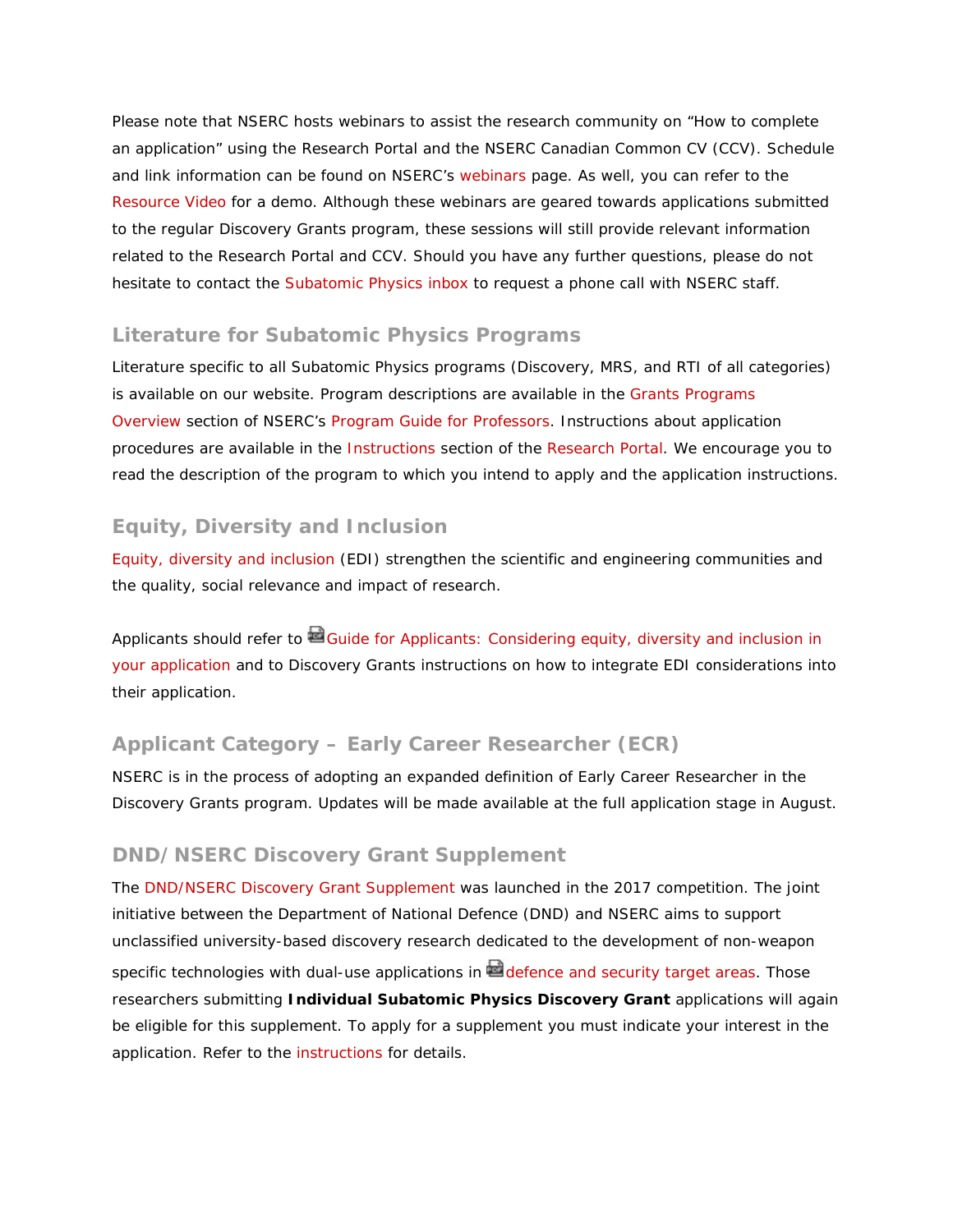## **Attestation on Confidential Research Contributions**

Applicants to the Subatomic Physics Discovery Grants and Subatomic Physics Major Resources Support programs may now include attachments reporting on the nature and significance of any confidential technical and internal reports (if applicable). This attachment is meant for letters from industry or end-users attesting to the importance of any confidential reports that cannot be listed in the application.

## **Research Tools and Instruments (RTI)**

Changes have been made to the [Research Tools and Instruments Program](http://www.nserc-crsng.gc.ca/Professors-Professeurs/RTII-OIRI/RTI-OIR_eng.asp) review process. Please note the review process for the Subatomic [Physics Research Tools and Instruments](http://www.nserc-crsng.gc.ca/Professors-Professeurs/Grants-Subs/SPRTI-SOIPS_eng.asp) program remains the same.

For more information on Subatomic Physics programs please send an email to [resgrants](mailto:resgrants-subatomicphysics@nserc-crsng.gc.ca)[subatomicphysics@nserc-crsng.gc.ca.](mailto:resgrants-subatomicphysics@nserc-crsng.gc.ca)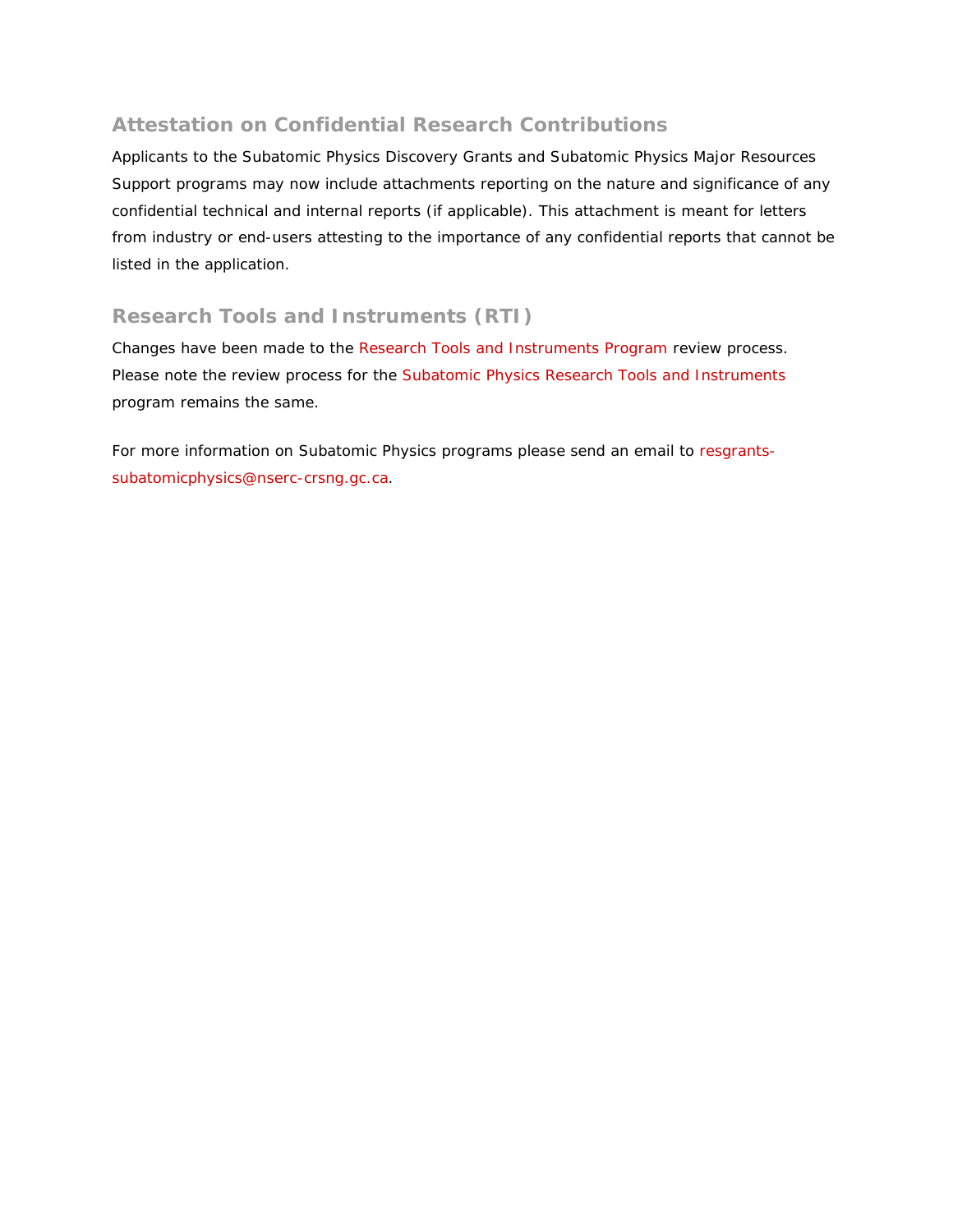# **Note aux candidats éventuels concernant l'avis d'intention de présenter une demande de subvention à la découverte en physique subatomique au concours de 2020**

Les candidats doivent faire parvenir au CRSNG **un avis d'intention de présenter une demande de subvention en physique subatomique** avant la date limite du 1er aout 2019, à 20 h (heure de l'Est) pour les demandes de subvention à la découverte en physique subatomique, de subvention d'appui aux ressources majeures en physique subatomique, et de subvention d'outils et d'instruments de recherche en physique subatomique de catégories 2 et 3. **Le CRSNG n'acceptera pas les avis d'intention présentés après cette date.**

La présentation de l'avis d'intention de présenter une demande de subvention en physique subatomique est obligatoire. Les candidats qui ne présentent pas d'avis d'intention ne pourront pas présenter de demande de subvention à l'automne. Les renseignements fournis dans cet avis permettent au CRSNG de vérifier certains éléments du processus d'évaluation, notamment de confirmer que les demandes de subvention s'inscrivent bien dans la Section d'évaluation en physique subatomique, de sélectionner des évaluateurs externes et de déterminer la meilleure façon d'évaluer les demandes de financement majeur.

## **Avant de présenter votre avis d'intention**

Nous vous encourageons à vérifier le solde de votre compte de subvention à la découverte en physique subatomique, le cas échéant, avant de présenter l'avis d'intention. Si les fonds disponibles sont suffisants pour couvrir les dépenses prévues au cours du prochain exercice financier, vous pouvez demander au CRSNG de reporter le versement de la subvention en cours ou profiter de la prolongation automatique d'un an pour utiliser les fonds accumulés avant de présenter une nouvelle demande de financement. Pour obtenir de plus amples renseignements à ce sujet, consultez les pages [Questions administratives](http://www.nserc-crsng.gc.ca/Professors-Professeurs/FinancialAdminGuide-GuideAdminFinancier/AdminMatters-QuestionAdmin_fra.asp) et [Financement annuel des subventions](http://www.nserc-crsng.gc.ca/Professors-Professeurs/FinancialAdminGuide-GuideAdminFinancier/AnnualFunding-FinancementAnnuel_fra.asp) du *Guide d'administration financière des trois organismes*. Veuillez noter que le fait de reporter une demande n'a pas d'incidence négative sur l'évaluation de votre prochaine demande, mais démontre plutôt que vous gérez bien les fonds et vous permet de réorganiser vos activités et de reporter d'un an la demande de renouvèlement ou la présentation d'une nouvelle demande. Cela permet également à l'organisme de financer d'autres chercheurs dont les besoins sont plus urgents.

Les candidats détenant une subvention à la découverte qui ont pris un congé de maternité, un congé parental, un congé de maladie ou un congé familial pour des raisons médicales pendant la période de validité de leur subvention ont la possibilité de demander le prolongement de cette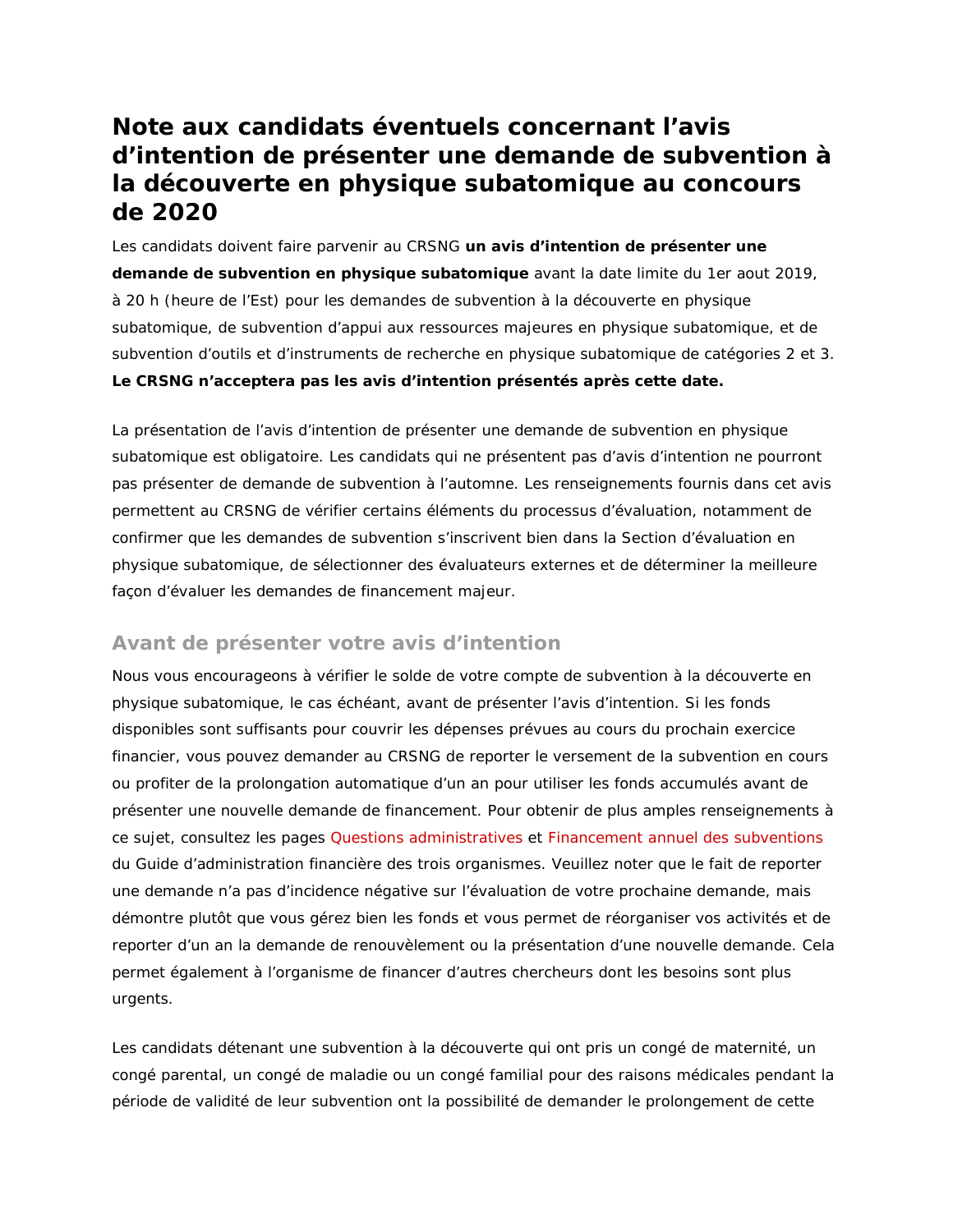période et, dans certains cas, des fonds supplémentaires, le tout pour une durée d'au plus deux ans. Consultez la page [Congés familiaux et congés de maladie.](http://www.nserc-crsng.gc.ca/NSERC-CRSNG/Policies-Politiques/Wleave-Fconges_fra.asp)

#### **Présentation d'une demande**

Vous devez faire parvenir votre avis d'intention de présenter une demande de subvention en physique subatomique et le [CV commun canadien \(CVC\)](https://ccv-cvc.ca/indexresearcher-fra.frm) en utilisant le [Portail de recherche.](http://www.nserc-crsng.gc.ca/ResearchPortal-PortailDeRecherche/index_fra.asp) Lisez attentivement les [instructions](http://www.nserc-crsng.gc.ca/ResearchPortal-PortailDeRecherche/Instructions-Instructions/index_fra.asp) pour remplir l'avis d'intention et le [CVC](http://www.nserc-crsng.gc.ca/ResearchPortal-PortailDeRecherche/Instructions-Instructions/ccv-cvc_fra.asp) du CRSNG. Nous vous invitons à commencer à saisir vos données dans le CVC du CRSNG dès que possible, puisque remplir les champs la première fois peut demander beaucoup de temps.

Le CRSNG tient des webinaires pour aider les chercheurs à préparer une demande au moyen du Portail de recherche et du CVC. Le calendrier et les liens se trouvent à la page [Webinaires](http://www.nserc-crsng.gc.ca/ResearchPortal-PortailDeRecherche/RP-CCV-Webinar_fra.asp) du site du CRSNG. Autrement, il est aussi possible de visionner le [tutoriel sur l'avis d'intention.](http://www.nserc-crsng.gc.ca/Professors-Professeurs/Videos-Videos/NOI-AI_fra.asp) Bien qu'ils portent avant tout sur les subventions à la découverte en général, ces webinaires donnent néanmoins de l'information utile sur le Portail de recherche et le CVC. En cas de questions, les chercheurs peuvent écrire à l'équipe des [subventions en physique subatomique](mailto:resgrants-subatomicphysics@nserc-crsng.gc.ca) du CRSNG et demander un rendez-vous téléphonique avec un employé.

### **Documentation relative aux programmes en physique subatomique**

Des documents propres à chacun des programmes de subventions en physique subatomique, à savoir les subventions à la découverte en physique subatomique, le Programme d'appui aux ressources majeures en physique subatomique et les subventions d'outils et d'instruments de recherche de toutes les catégories, sont disponibles dans notre site Web. La description des programmes se trouve à la page [Aperçu des programmes de subventions](http://www.nserc-crsng.gc.ca/Professors-Professeurs/Grants-Subs/index_fra.asp) du [Guide des](http://www.nserc-crsng.gc.ca/Professors-Professeurs/Index_fra.asp)  [programmes destiné aux professeurs](http://www.nserc-crsng.gc.ca/Professors-Professeurs/Index_fra.asp) du CRSNG. Les instructions relatives à la présentation des demandes sont affichées à la page [Instructions](http://www.nserc-crsng.gc.ca/ResearchPortal-PortailDeRecherche/Instructions-Instructions/index_fra.asp) du [Portail de recherche.](http://www.nserc-crsng.gc.ca/ResearchPortal-PortailDeRecherche/Index_fra.asp) Lisez la description du programme auquel vous souhaitez présenter une demande ainsi que les instructions pour la présentation des demandes.

### **Équité, diversité et inclusion**

[L'équité, la diversité et l'inclusion](http://www.nserc-crsng.gc.ca/NSERC-CRSNG/EDI-EDI/index_fra.asp) renforcent le milieu scientifique ainsi que la qualité, les retombées et l'utilité pour la société des travaux de recherche.

Les candidats sont invités à consulter le **Guide du candidat : Tenir compte de l'équité**, de la [diversité et de l'inclusion dans votre demande](http://www.nserc-crsng.gc.ca/_doc/EDI/Guide_for_Applicants_FR.pdf) et les instructions relatives aux subventions à la